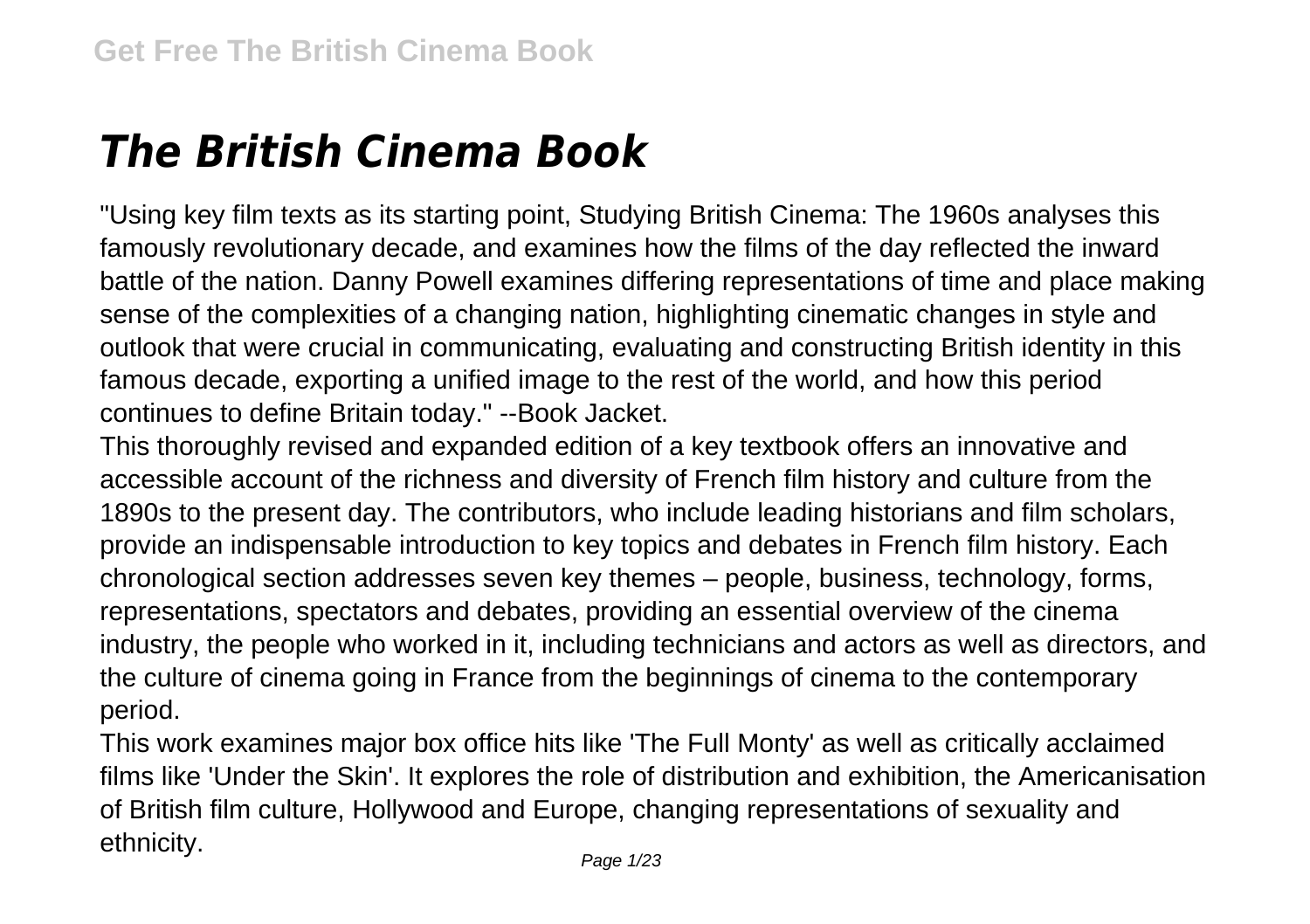The British Cinema BookBritish Film Inst British Cinema, Past and Present 1999-2009 Studying British Cinema British Cinema in the Fifties British Comedy Cinema British films of the 1960s are undervalued. Their search for realism has often been dismissed as drabness and their more frivolous efforts can now appear just empty-headed. Robert Murphy's Sixties British Cinema is the first study to challenge this view. He shows that the realist tradition of the late 50s and early 60s was anything but dreary and depressing, and gave birth to a clutch of films remarkable for their confidence and vitality: Saturday Night and Sunday Morning, A Kind of Loving, and A Taste of Honey are only the better known titles. Sixties British Cinema revalues key genres of the period - horror, crime and comedy - and takes a fresh look at the 'swinging London' films, finding disturbing undertones that reflect the cultural changes of the decade. Now that our cinematic past is constantly recycled on television, Murphy's informative, engaging and perceptive review of these films and their cultural and industrial context offers an invaluable guide to this neglected era of British cinema.

In the fifties British cinema won large audiences with popular war films and comedies, creating stars such as Dirk Bogarde and Kay Kendall, and introducing the stereotypes of war hero, boffin and comic bureaucrat which still help to define images of British national identity. In British Cinema in the Fifties, Christine Geraghty examines some of the most popular films of this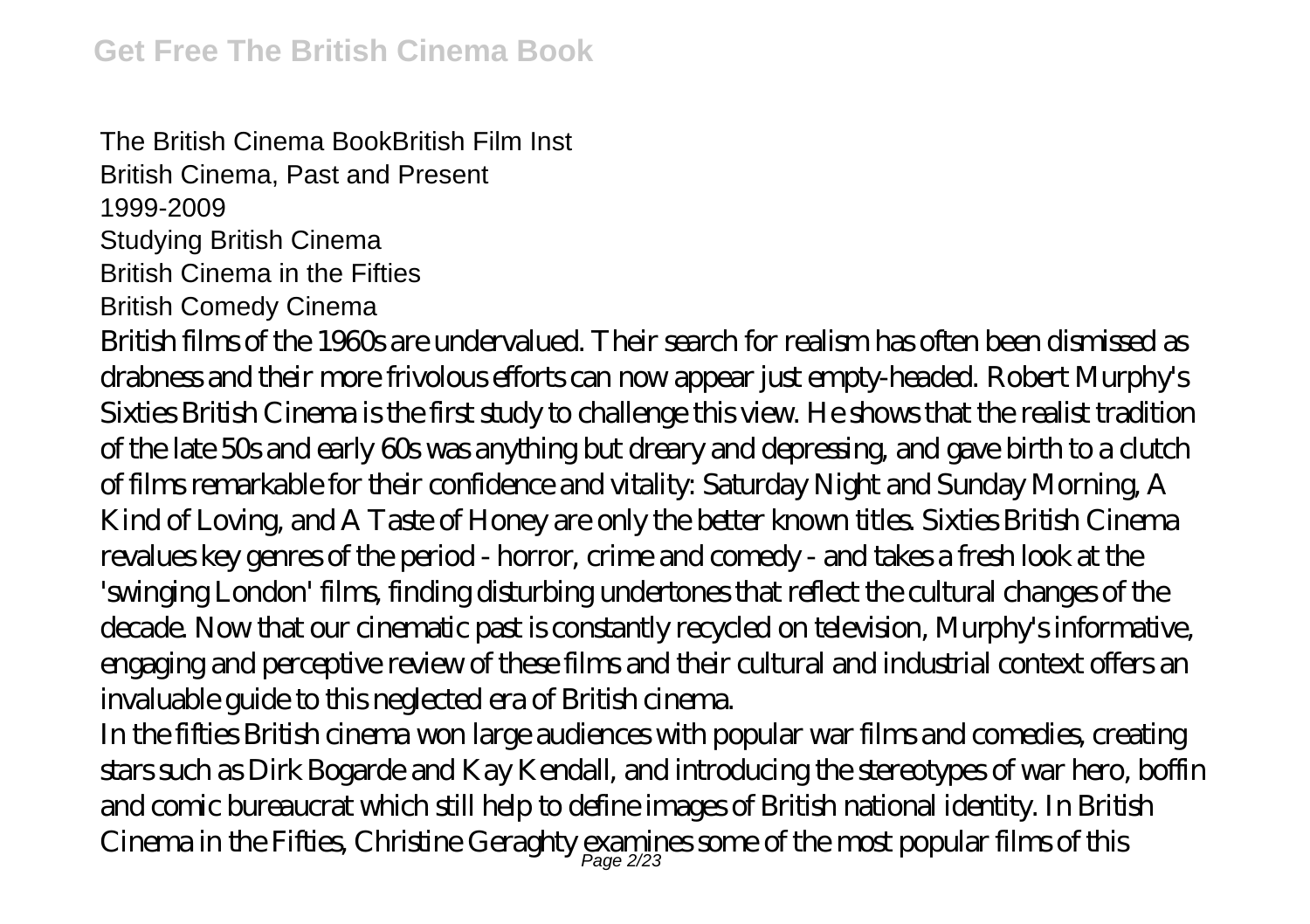period, exploring the ways in which they approached contemporary social issues such as national identity, the end of empire, new gender roles and the care of children. Through a series of case studies on films as diverse as It Always Rains on Sunday and Genevieve, Simba and The Wrong Arm of the Law, Geraghty explores some of the key debates about British cinema and film theory, contesting current emphases on contradiction, subversion and excess and exploring the curious mix of rebellion and conformity which marked British cinema in the post-war era. The politics of race in British screen culture over the last 30 years vis-a-vis the institutional, textual, cultural and political shifts that have occurred during this period. Black Film British Cinema II considers the politics of blackness in contemporary British cinema and visual practice. This second iteration of Black Film British Cinema, marking over 30 years since the groundbreaking ICA Documents 7 publication in 1988, continues this investigation by offering a crucial contemporary consideration of the textual, institutional, cultural and political shifts that have occurred from this period. It focuses on the practices, values and networks of collaborations that have shaped the development of black film culture and representation. But what is black British film? How do such films, however defined, produce meaning through visual culture, and what are the political, social and aesthetic motivations and effects? How are the new forms of black British film facilitating new modes of representation, authorship and exhibition? Explored in the context of film aesthetics, curatorship, exhibition and arts practice, and the politics of diversity policy, Black Film British Cinema II provides the platform for new scholars, thinkers and practitioners to coalesce on these central questions. It is explicitly interdisciplinary, operating at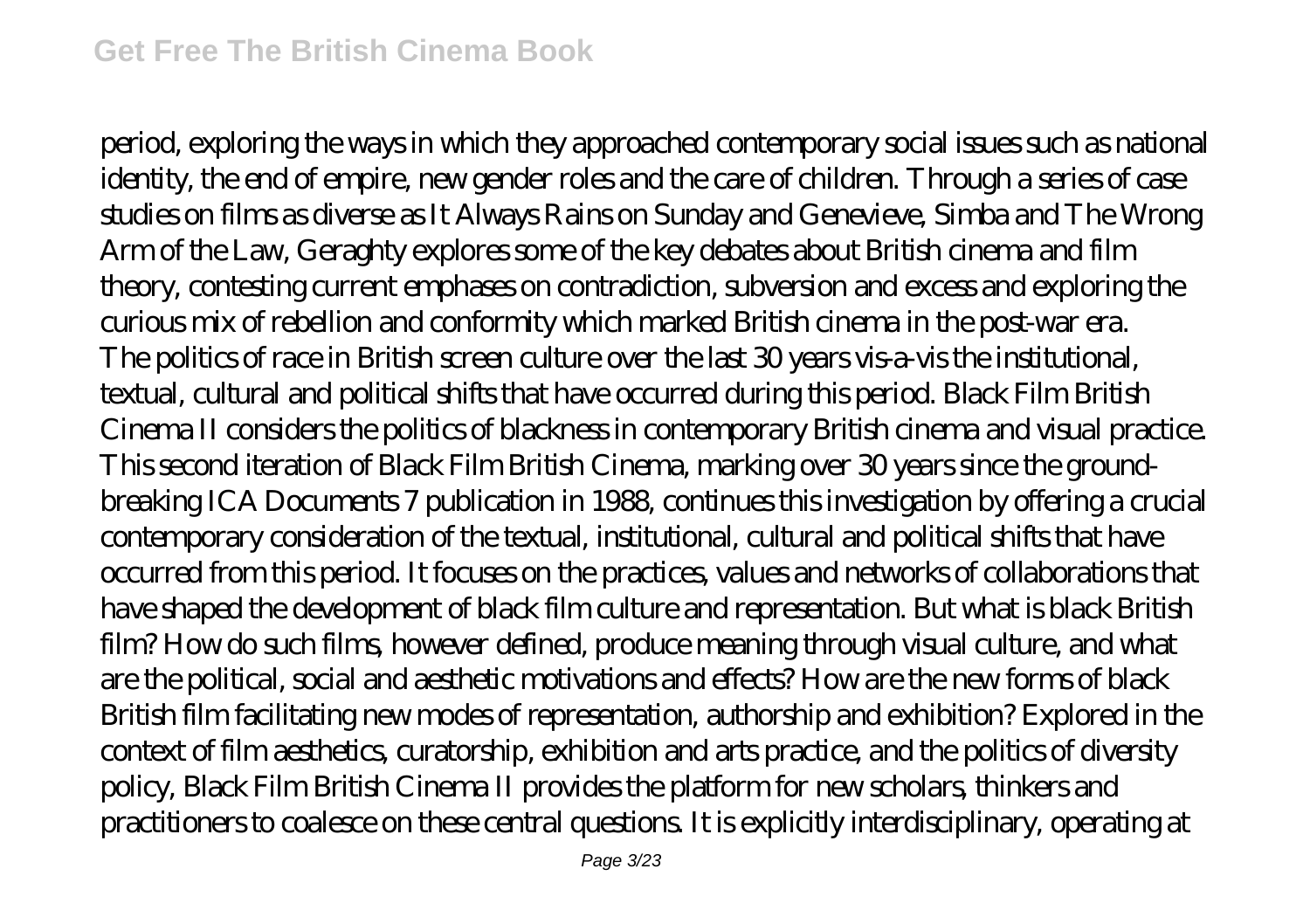the intersections of film studies, media and communications, sociology, politics and cultural studies. Through a diverse range of perspectives and theoretical interventions that offer a combination of traditional chapters, long-form essays, shorter think pieces, and critical dialogues, Black Film British Cinema II is a comprehensive, sustained, wide ranging collection that offers new framework for understanding contemporary black film practices and the cultural and creative dimensions that shape the making of blackness and race. Contributors Bidisha, Ashley Clark, Shelley Cobb, James Harvey, Melanie Hoyes, Maryam Jameela, Kara Keeling, Ozlem Koksal, Rabz Lansiquot, Sarita Malik, Richard Martin, So Mayer, Alessandra Raengo, Richard T. Rodríguez, Tess S. Skadegård Thorsen, Natalie Wreyford This revised and updated new edition provides a comprehensive introduction to the history of cinema in mainland China, Hong Kong and Taiwan, as well as to disaporic and transnational Chinese film-making, from the beginnings of cinema to the present day. Chapters by leading international scholars are grouped in thematic sections addressing key historical periods, film movements, genres, stars and auteurs, and the industrial and technological contexts of cinema in Greater China. Who Killed British Cinema? Black Film British Cinema II British art cinema The Chinese Cinema Book Alfred Hitchcock and the British Cinema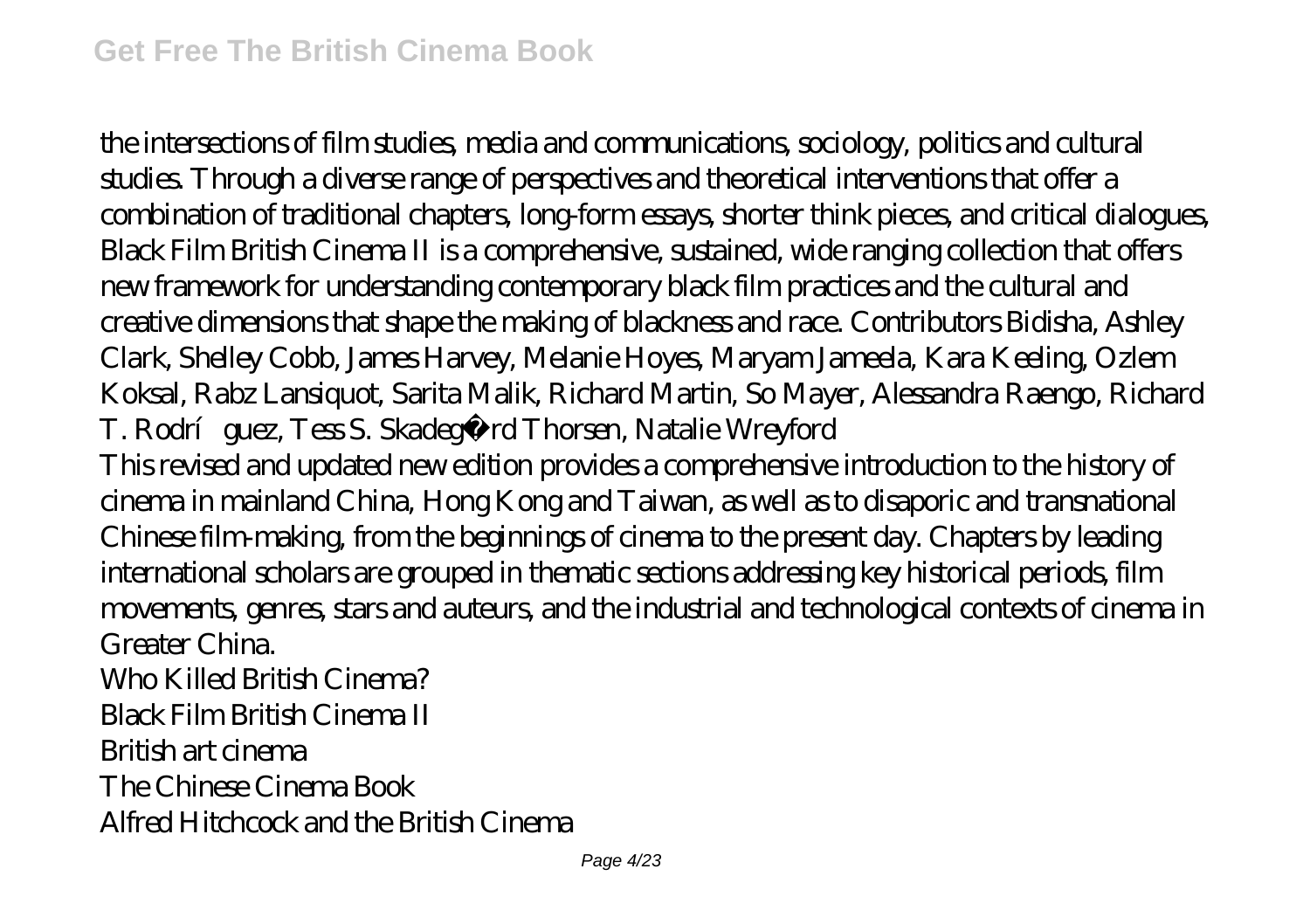*British Horror Cinema investigates a wealth of horror filmmaking in Britain, from early chillers like The Ghoul and Dark Eyes of London to acknowledged classics such as Peeping Tom and The Wicker Man. Contributors explore the contexts in which British horror films have been censored and classified, judged by their critics and consumed by their fans. Uncovering neglected modern classics like Deathline, and addressing issues such as the representation of family and women, they consider the Britishness of British horror and examine subgenres such as the psycho-thriller and witchcraftmovies, the work of the Amicus studio, and key filmmakers including Peter Walker. Chapters include: the 'Psycho Thriller' the British censors and horror cinema femininity and horror film fandom witchcraft and the occult in British horror Horrific films and 1930s British Cinema Peter Walker and Gothic revisionism. Also featuring a comprehensive filmography and interviews with key directors Clive Barker and Doug Bradley, this is one resource film studies students should not be without. British comedy cinema has been a mainstay of domestic production since the beginning of the last Century and arguably the most popular and important genre in British film history. This edited volume will* Page 5/23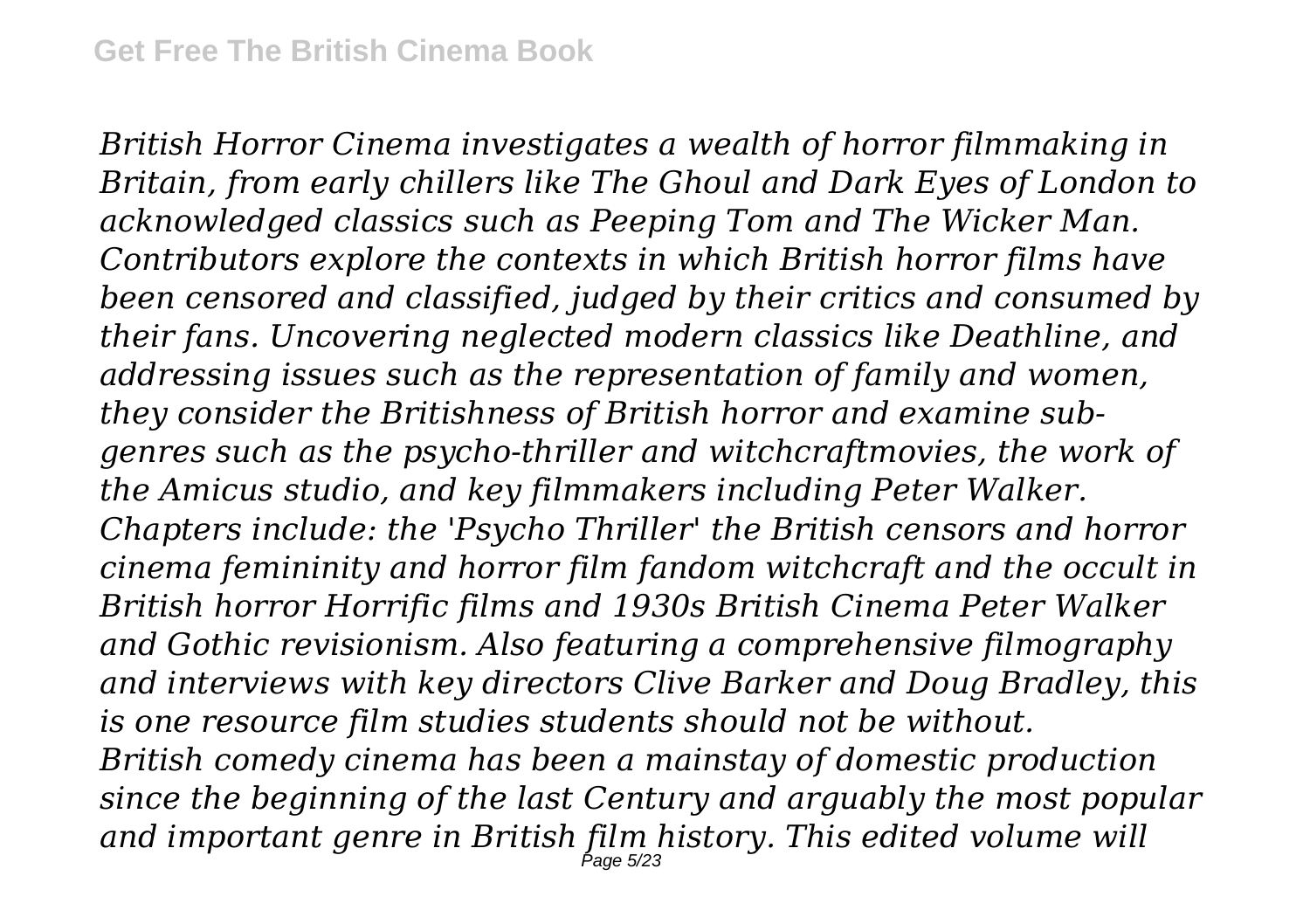*offer the first comprehensive account of the rich and popular history of British comedy cinema from silent slapstick and satire to contemporary romantic comedy. Using a loosely chronological approach, essays cover successive decades of the 20th and 21st Century with a combination of case studies on key personalities, production cycles and studio output along with fresh approaches to issues of class and gender representation. It will present new research on familiar comedy cycles such as the Ealing Comedies and Carry On films as well as the largely undocumented silent period along with the rise of television spin offs from the 1970s and the development of animated comedy from 1915 to the present. Films covered include: St Trinians, A Fish Called Wanda, Brassed Off, Local Hero, The Full Monty, Four Lions and In the Loop. Contributors: Melanie Bell, Alan Burton, James Chapman, Richard Dacre, Ian Hunter, James Leggott, Sharon Lockyer, Andy Medhurst, Lawrence Napper, Tim O'Sullivan, Laraine Porter, Justin Smith, Sarah Street, Peter Waymark, Paul Wells*

*British Science Fiction Cinema is the first substantial study of a genre which, despite a sometimes troubled history, has produced some of* Page 6/23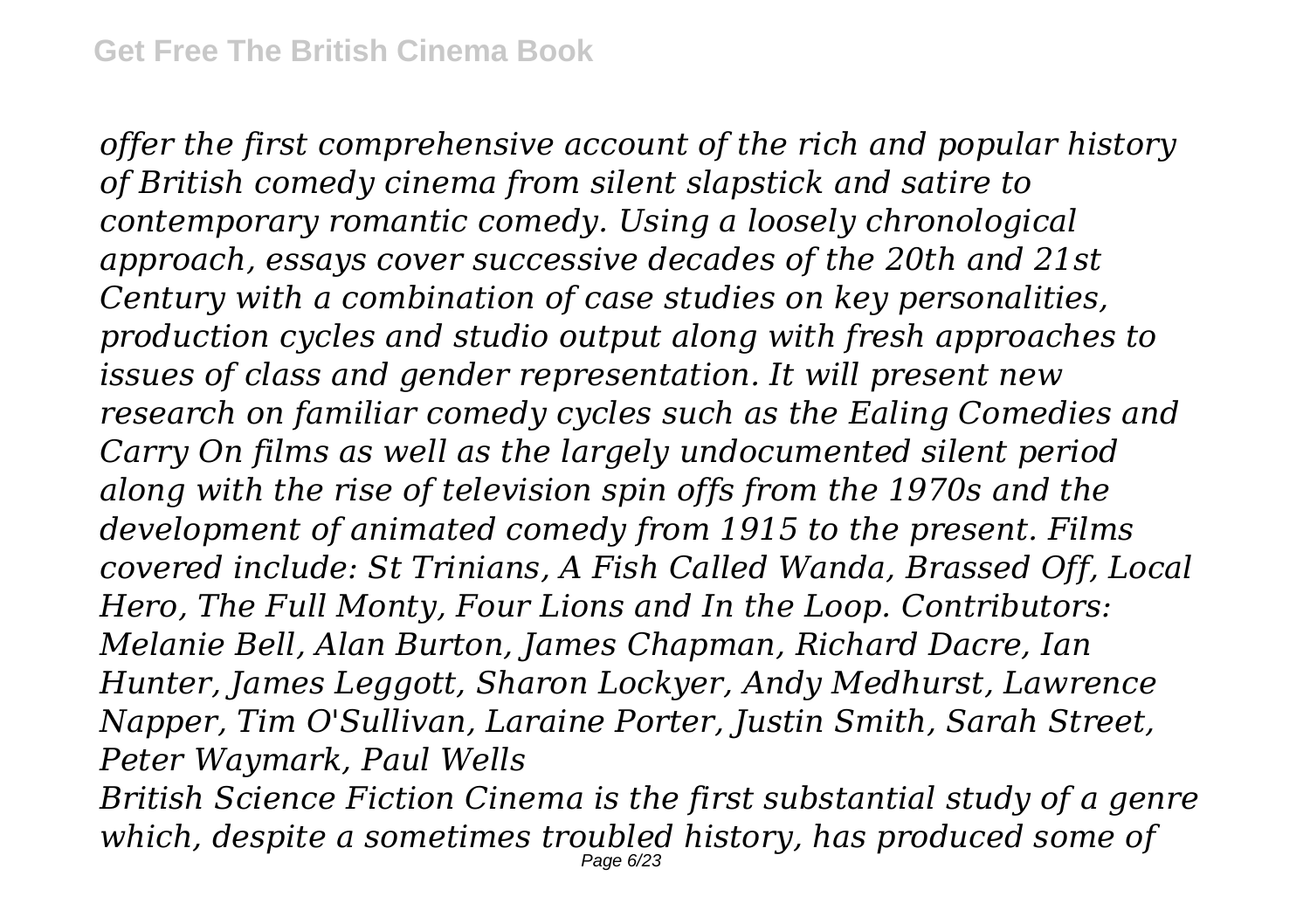*the best British films, from the prewar classic Things to Come to Alien made in Britain by a British director. The contributors to this rich and provocative collection explore the diverse strangeness of British science fiction, from literary adaptions like Nineteen Eighty-Four and A Clockwork Orange to pulp fantasies and 'creature features' far removed from the acceptable face of British cinema. Through case studies of key films like The Day the Earth Caught Fire, contributors explore the unique themes and concerns of British science fiction, from the postwar boom years to more recent productions like Hardware, and examine how science fiction cinema drew on a variety of sources, from TV adaptions like Doctor Who and the Daleks, to the horror/sf crossovers produced from John Wyndham's cult novels The Day of the Triffids and The Midwich Cuckoos (filmed as Village of the Damned). How did budget restrictions encourage the use of the 'invasion narrative' in the 1950s films? And how did films such as Unearthly Stranger and Invasion reflect fears about the decline of Britain's economic and colonial power and the 'threat' of female sexuality? British Science Fiction Cinema celebrates the breadth and continuing vitality of British sf film-making, in both big-budget* Page 7/23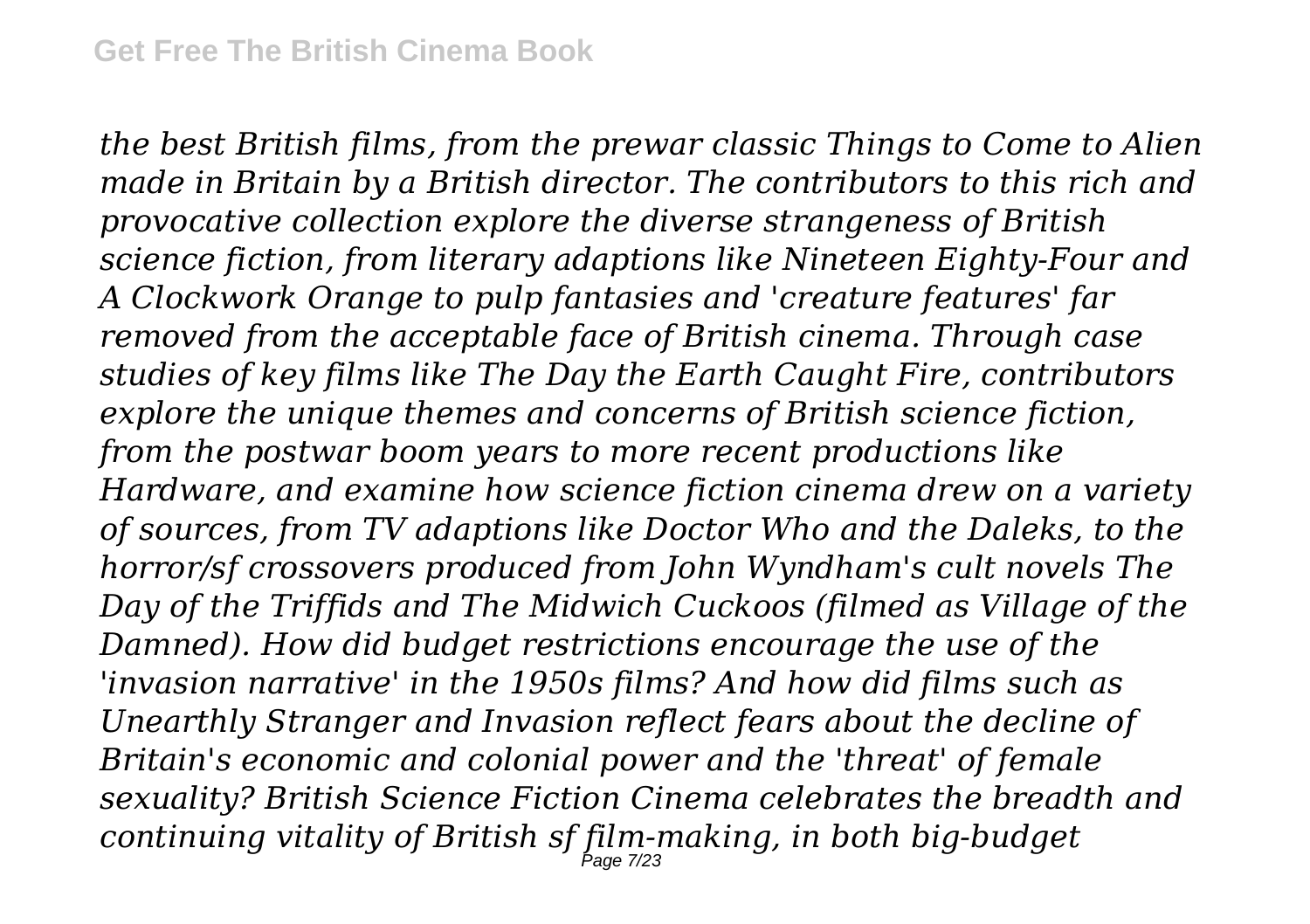*productions such as Brazil and Event Horizon and cult exploitation movies like Inseminoid and Lifeforce.*

*Films recreating or addressing 'the past' - recent or distant, actual or imagined - have been a mainstay of British cinema since the silent era. From Elizabeth to Carry On Up The Khyber, and from the heritagefilm debate to issues of authenticity and questions of genre, British Historical Cinema explores the ways in which British films have represented the past on screen, the issues they raise and the debates they have provoked. Discussing films from biopics to literary adaptations, and from depictions of Britain's colonial past to the reimagining of recent decades in retro films such as Velvet Goldmine, a range of contributors ask whose history is being represented, from whose perspective, and why. The British Cinema Book British Cinema*

*A Critical and Interpretive History*

*Black Film, British Cinema*

*An Autobiography of British Cinema*

*This book examines why thousands of cinemas opened in Britain in the*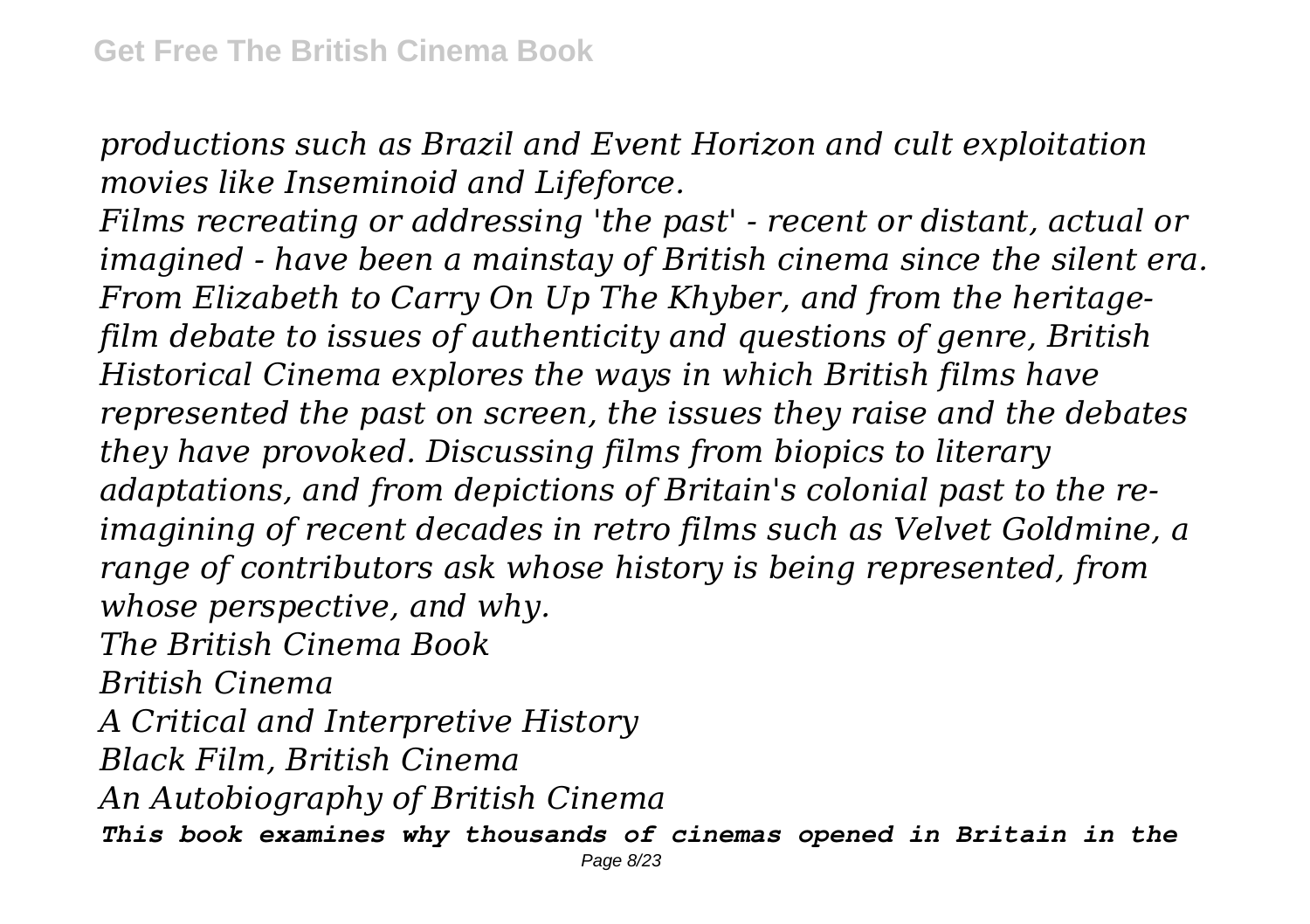*space of a few years before the start of the First World War. It explains how they were the product of an investment boom which observers characterised as economically irrational and irresponsible. Burrows profiles the main groups of people who started cinema companies during this period, and those who bought shares in them, and considers whether the early cinema business might be seen as a bubble that burst. The book examines the impact of the Cinematograph Act 1909 upon the boom, and explains why British film production seemed to decline in inverse proportion to the mass expansion of the market for moving image entertainment. This account also takes a new look at the development of film distribution, the emergence of the feature film and the creation of the British Board of Film Censors. Making systematic and pioneering use of surviving business and local government records, this book will appeal to anyone interested in silent cinema, the history of film exhibition and the economics of popular culture.*

*This book is the first of its kind to trace the development of one of the largest and most important companies in British cinema history, EMI Films. From 1969 to its eventual demise in 1986, EMI would produce many of the key works of seventies and eighties British cinema, ranging from popular family dramas like The Railway Children (Lionel Jeffries, 1970) through to critically acclaimed arthouse successes*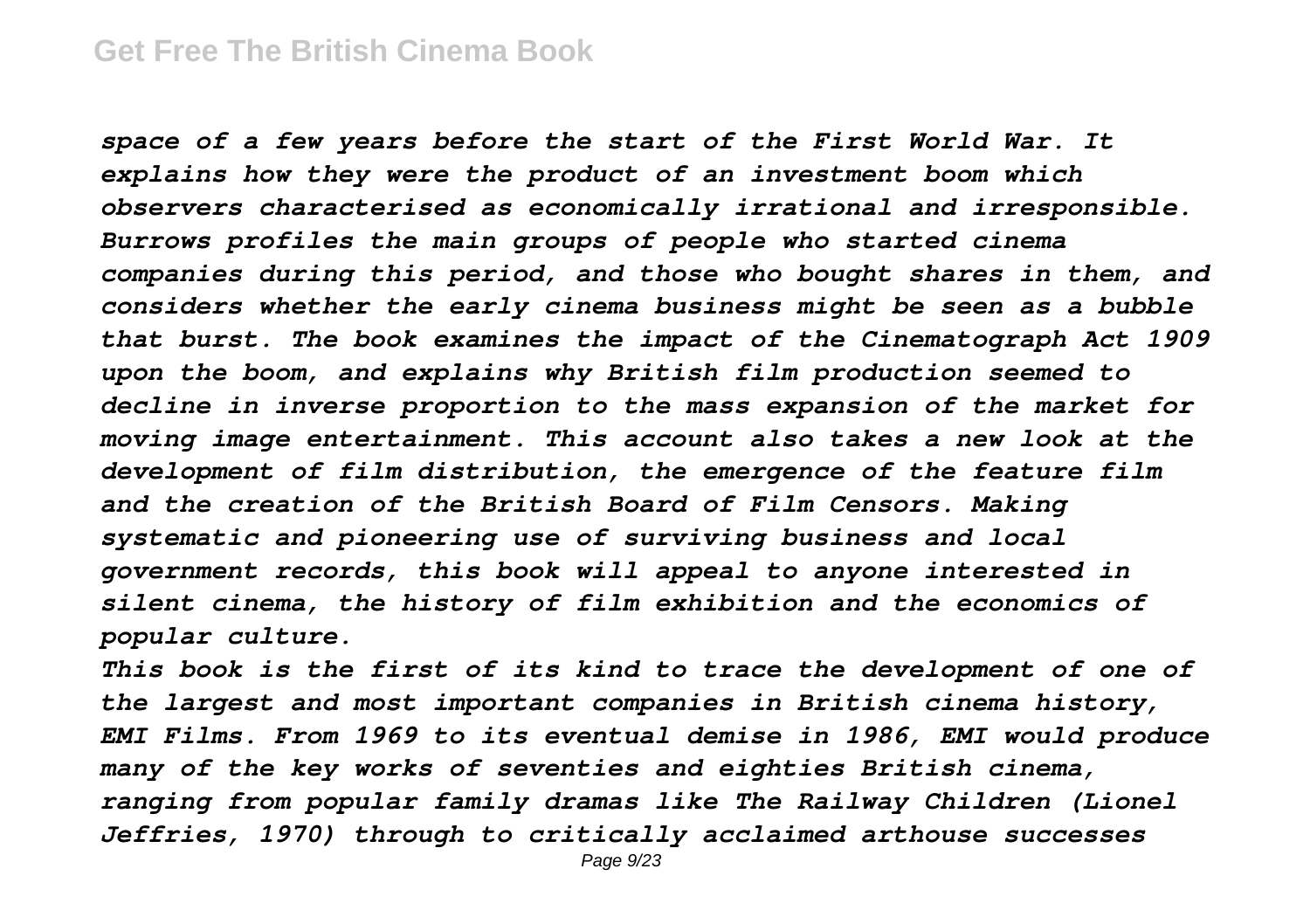*like Britannia Hospital (Lindsay Anderson, 1982). However, EMI's role in these productions has been recorded only marginally, as footnotes in general histories of British cinema. The reasons for this critical neglect raise important questions about the processes involved in the creation of cultural canons and the definition of national culture. This book argues that EMI's amorphous nature as a transnational film company has led to its omission from this history and makes it an ideal subject to explore the 'limits' of British cinema. Although new writing and research on British cinema has burgeoned over the last fifteen years, there has been a continued lack of singleauthored books providing a coherent overview to this fascinating and elusive national cinema. Amy Sargeant's personal and entertaining history of British cinema aims to fill this gap. With its insightful decade-by-decade analysis, British Cinema is brought alive for a new generation of British cinema students and the general reader alike. Sargeant challenges Rachel Low's premise 'that few of the films made in England during the twenties were any good' by covering subjects as diverse as the art of intertitling, the narrative complexities of Shooting Stars and Brunel's burlesques. Sargeant goes onto examine among other things, the differing acting styles of Dietrich and Donat in the seminal Knight Without Armour to early promotional campaigns in the 1930s, whereas subjects ranging from product endorsement by stars* Page 10/23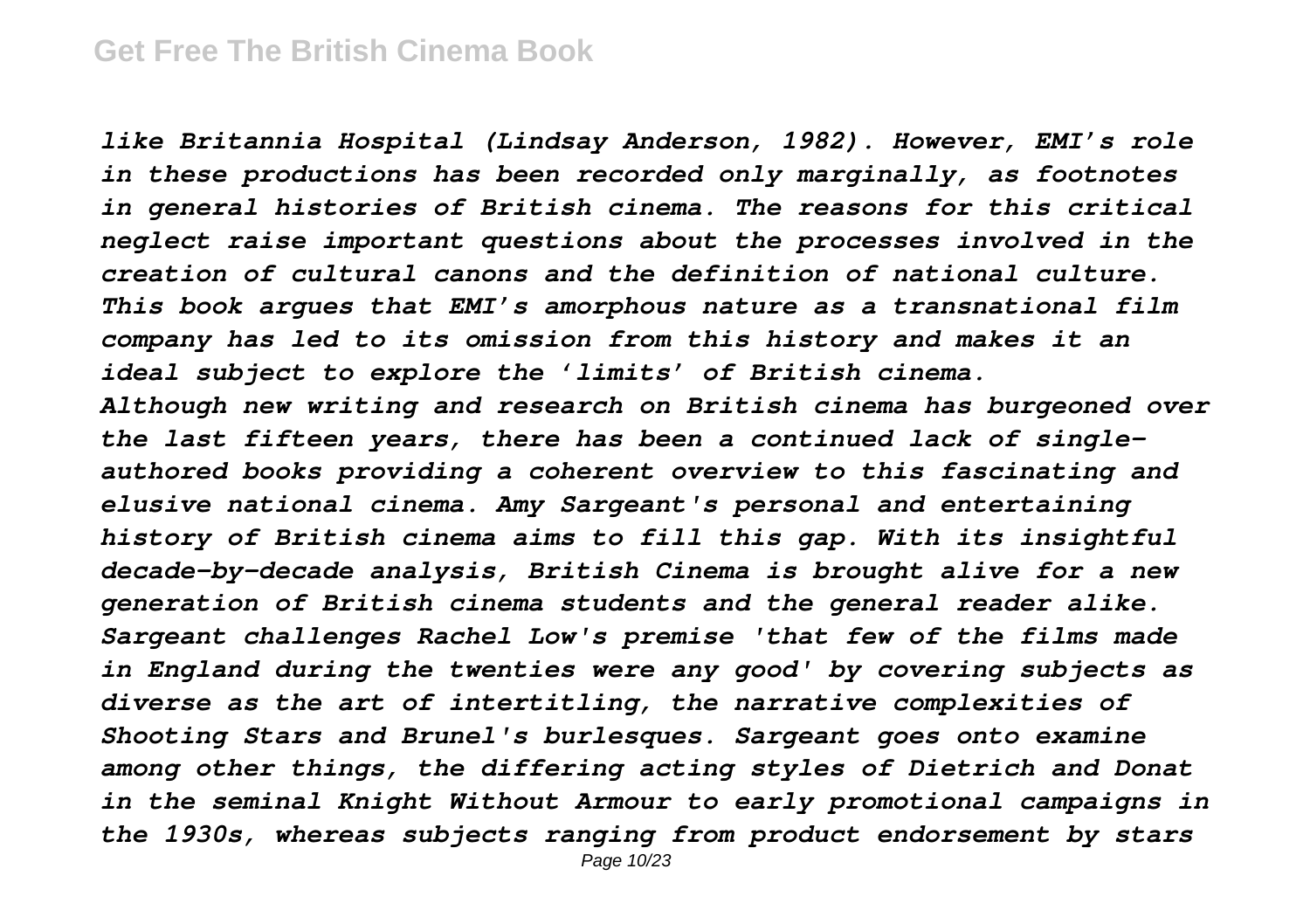*to the character of the suburban wife are covered in the 1940s. The 1950s includes topics such as the effect of post-war government intervention, to Free Cinema and Lindsay Anderson's 'infuriating lapses of rigour', together with a much-needed overview of Michael Balcon's contribution to British cinema. For Sargeant, the 1960s provides an overview of the tentative relationship between film and advertising and the rise of young Turks such as Tony Richardson, Ken Loach, Donald Cammell and Nicolas Roeg.*

*An Autobiography of British Cinema tell the story of British film by those who made it.*

*Gender, Genre and the 'New Look'*

*Historical Dictionary of British Cinema*

*Robert Paul and the Origins of British Cinema*

*Directory of World Cinema: Britain*

*British Cinema of the 90s*

**Bringing to mind rockers and royals, Buckingham Palace and the Scottish Highlands, Britain holds a special interest for international audiences who have flocked in recent years to quality British exports like Fish Tank, Trainspotting and The King's Speech. A series of essays and articles exploring the definitive films of Great Britain, this addition to Intellect's Directory of World Cinema series**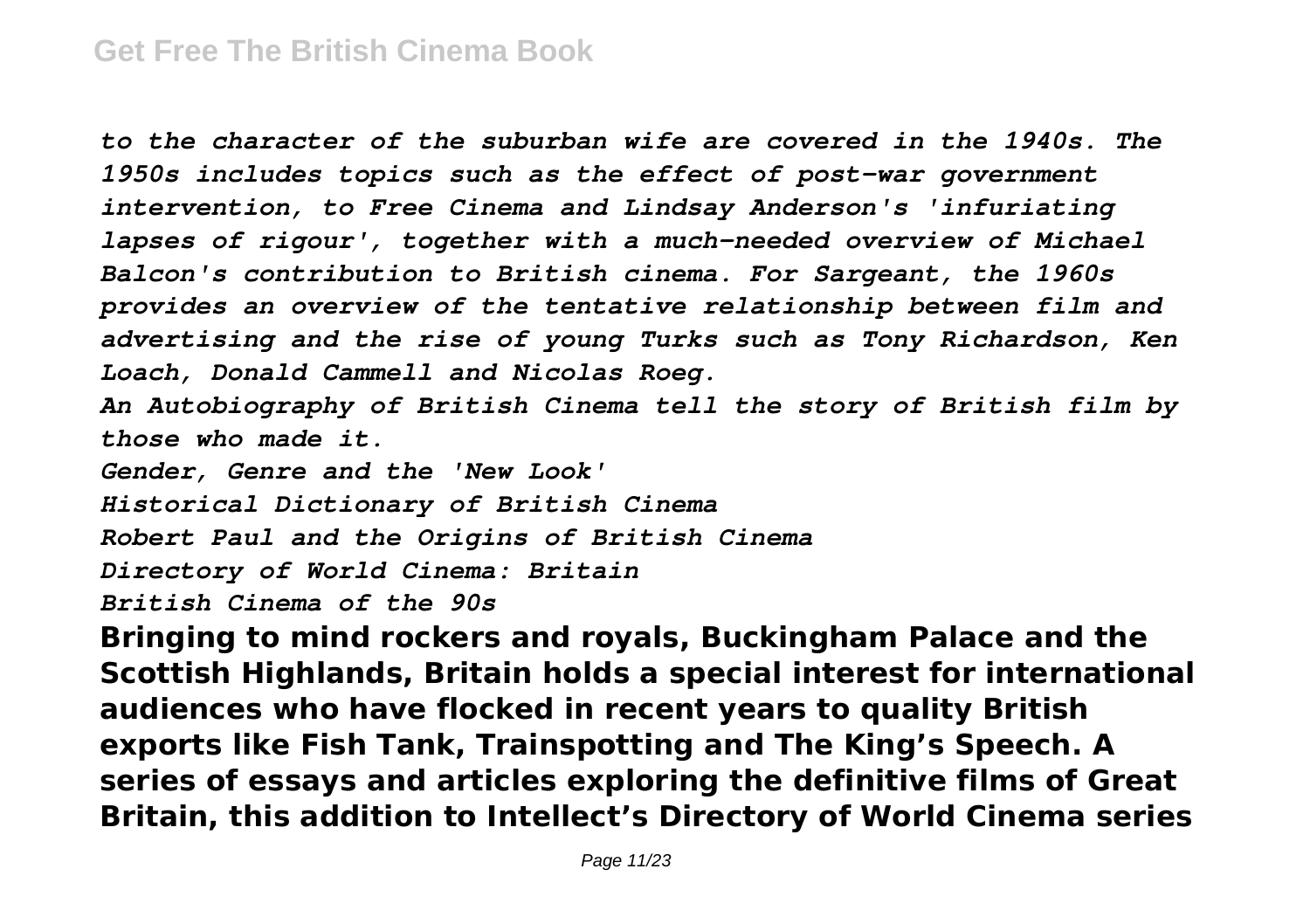**turns the focus on England together with Northern Ireland, Scotland, and Wales.With a focus on the most successful, cerebral and critically important films to have come out of Britain, this volume explores the diversity of and genres found throughout British film, highlighting important regional variations that reflect the distinctive cultures of the countries involved. Within these categories, Emma Bell and Neil Mitchell have curated a diverse and rich collection of films for review—from Hitchcock's spy thriller The 39 Steps to Powell and Pressburger's art classic The Red Shoes to the gritty and heartfelt This is England. Interspersed throughout the book are critical essays by leading experts in the field providing insight into shifting notions of Britishness, important industry developments and the endurance of the British film industry. For those up on their Brit film facts and seeking to test their expertise, the book concludes with a helpful 'test Your Knowledge' section.A user-friendly look at the cultural and artistic significance of British cinema from the silent era to the present, Directory of World Cinema: Britain will be an essential companion to the country's bright and resurgent film industry.**

**The Cinema Book is widely recognized as the ultimate guide to**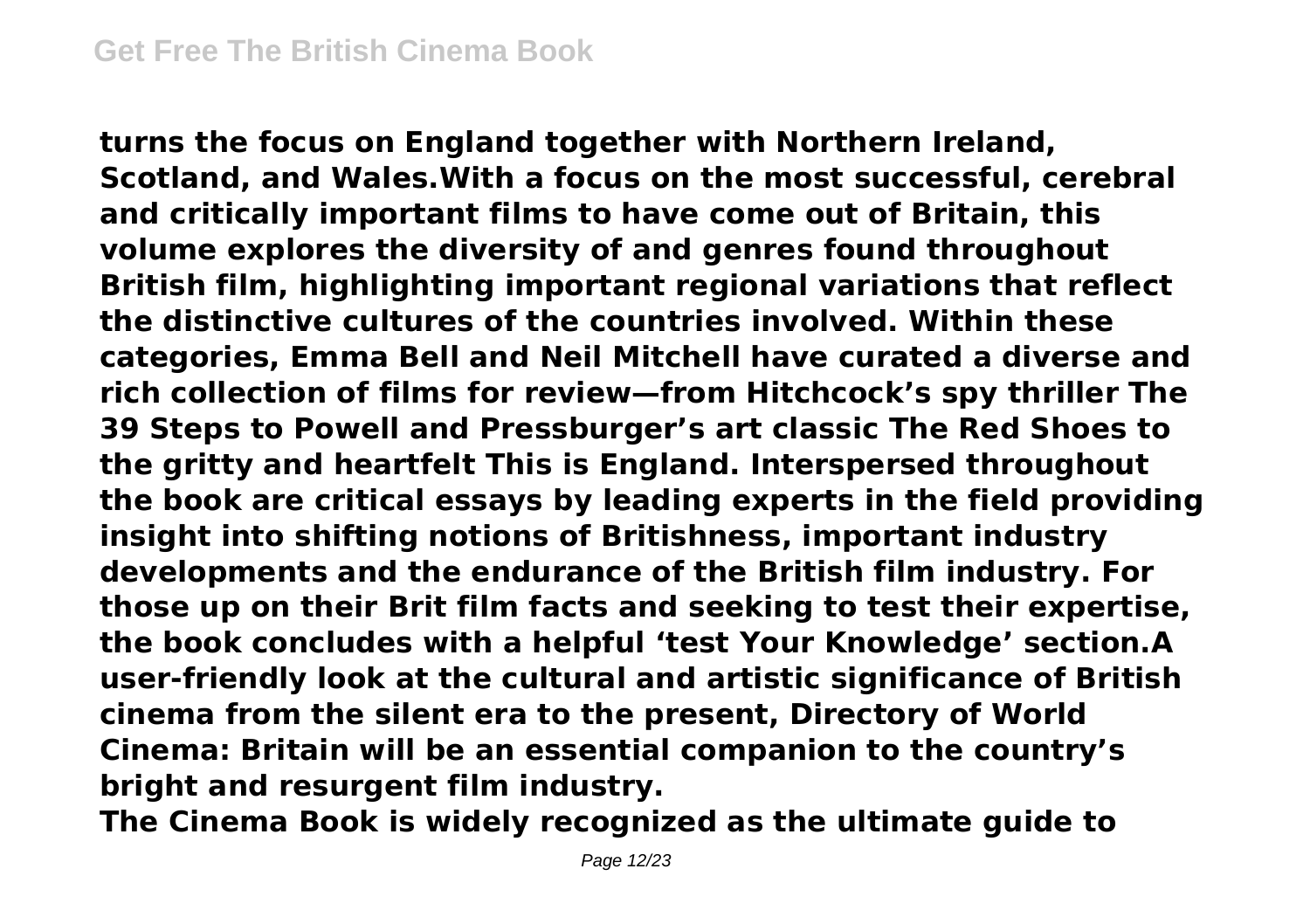**cinema. Authoritative and comprehensive, the third edition has been extensively revised, updated and expanded in response to developments in cinema and cinema studies. Lavishly illustrated in color, this edition features a wealth of exciting new sections and indepth case studies.**

**No Marketing Blurb**

**The new edition of The British Cinema Book has been thoroughly revised and updated to provide a comprehensive introduction to the major periods, genres, studios, film-makers and debates in British cinema from the 1890s to the present. The book has five sections, addressing debates and controversies; industry, genre and representation; British cinema 1895-1939; British cinema from World War II to the 1970s, and contemporary British cinema. Within these sections, leading scholars and critics address a wide range of issues and topics, including British cinema as a 'national' cinema; its complex relationship with Hollywood; film censorship; key British genres such as horror, comedy and costume film; the work of directors including Alfred Hitchcock, Anthony Asquith, Alexander Mackendrick, Michael Powell, Lindsay Anderson, Ken Russell and Mike Leigh; studios such as Gainsborough, Ealing, Rank and**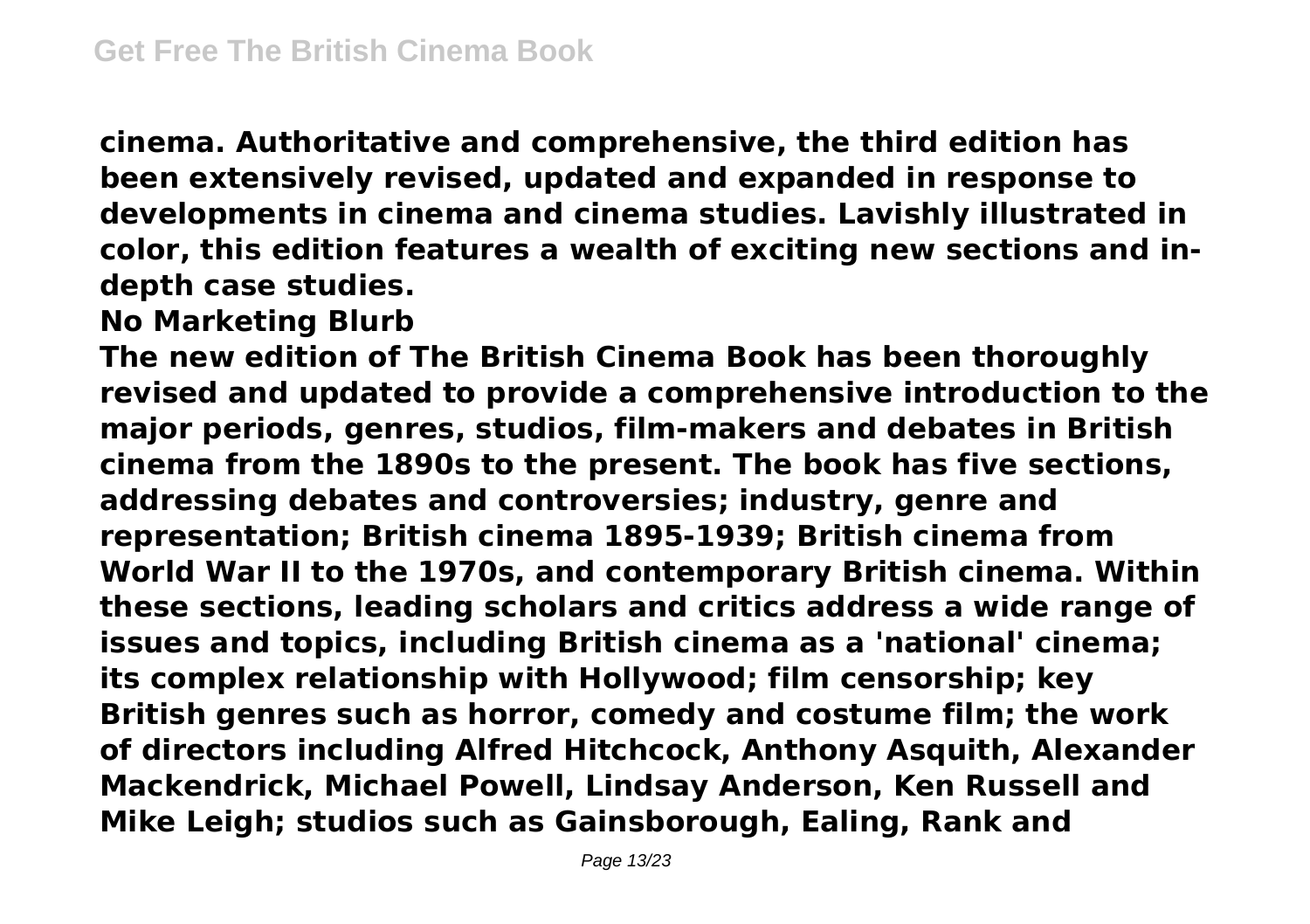**Gaumont, and recent signs of hope for the British film industry, such as the rebirth of the low-budget British horror picture, and the emergence of a British Asian cinema. Discussions are illustrated with case studies of key films, many of which are new to this edition, including Piccadilly (1929) It Always Rains on Sunday (1947), The Ladykillers (1955), This Sporting Life (1963), The Devils (1971), Withnail and I (1986), Bend it Like Beckham (2002) and Control (2007), and with over 100 images from the BFI's collection. The Editor: Robert Murphy is Professor in Film Studies at De Montfort University and has written and edited a number of books on British cinema, including British Cinema and the Second World War (2000) and Directors in British and Irish Cinema (2006). The contributors: Ian Aitken, Charles Barr, Geoff Brown, William Brown, Stella Bruzzi, Jon Burrows, James Chapman, Steve Chibnall, Pamela Church Gibson, Ian Conrich, Richard Dacre, Raymond Durgnat, Allen Eyles, Christine Geraghty, Christine Gledhill, Kevin Gough-Yates, Sheldon Hall, Benjamin Halligan, Sue Harper, Erik Hedling, Andrew Hill, John Hill, Peter Hutchings, Nick James, Marcia Landy, Barbara Korte, Alan Lovell, Brian McFarlane, Martin McLoone, Andrew Moor, Robert Murphy, Lawrence Napper, Michael O'Pray, Jim Pines,**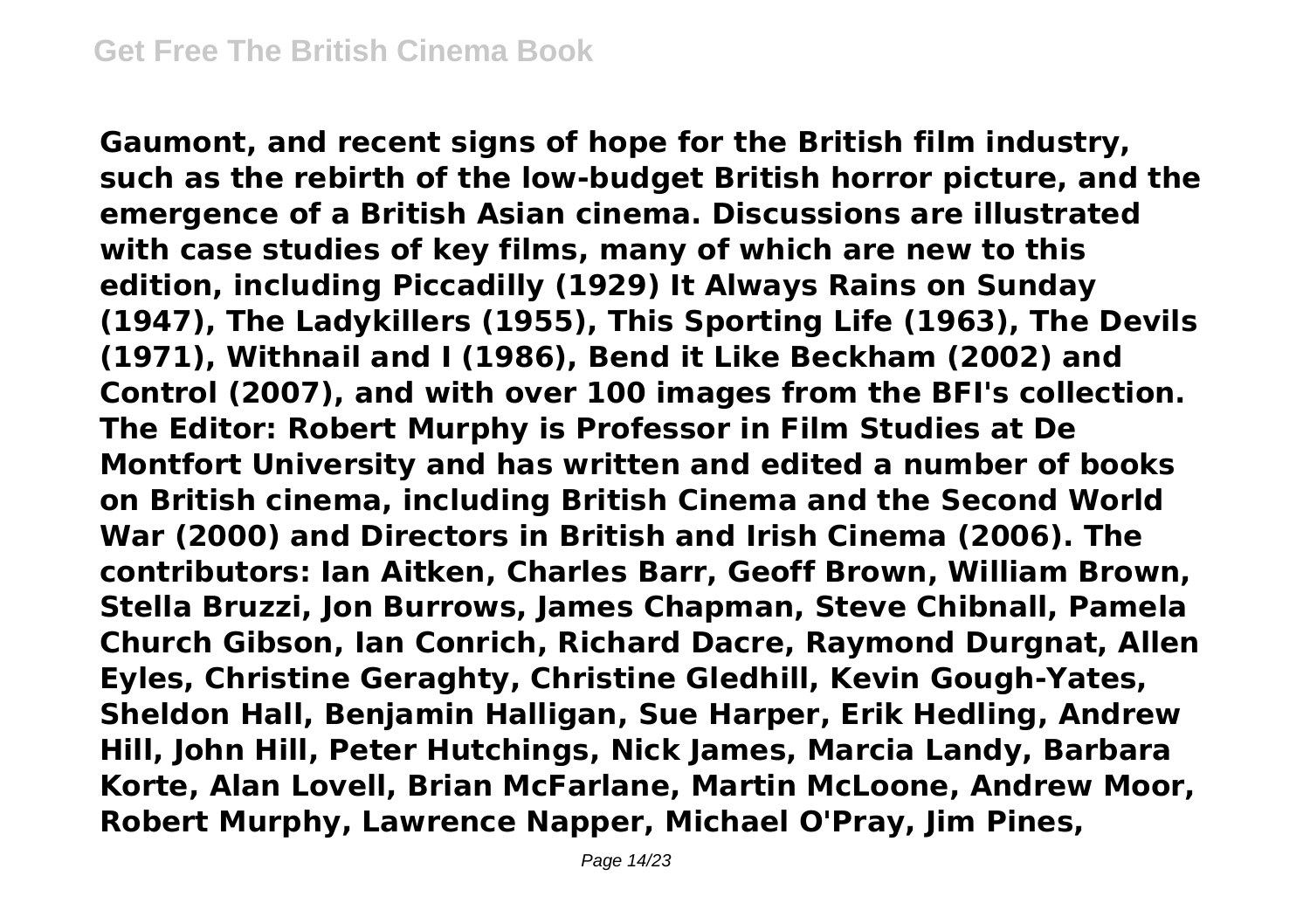**Vincent Porter, Tim Pulleine, Jeffrey Richards, James C. Robertson, Tom Ryall, Justin Smith, Andrew Spicer, Claudia Sternberg, Sarah Street, Melanie Williams and Linda Wood. The Routledge Companion to British Cinema History A Commercial History Sixties British Cinema British National Cinema British Cinema Book (The).**

"Challenging assumptions around Sixties stardom, the book focuses on creative collaboration and the contribution of production personnel beyond the director, and discusses how cultural change is reflected in both film style and cinematic themes."--Publisher description. British Cinema: Past and Present responds to the commercial and critical success of British film in the 1990s. Providing a historical perspective to the contemporary resurgence of British cinema, this unique anthology brings together leading international scholars to investigate the rich diversity of British film production, from the early sound period of the 1930s to the present day. The contributors address: \* British Cinema Studies and the concept of national cinema \* the distribution and reception of British films in the US and Europe \* key genres, movements and cycles of British cinema in the 1940s, 50s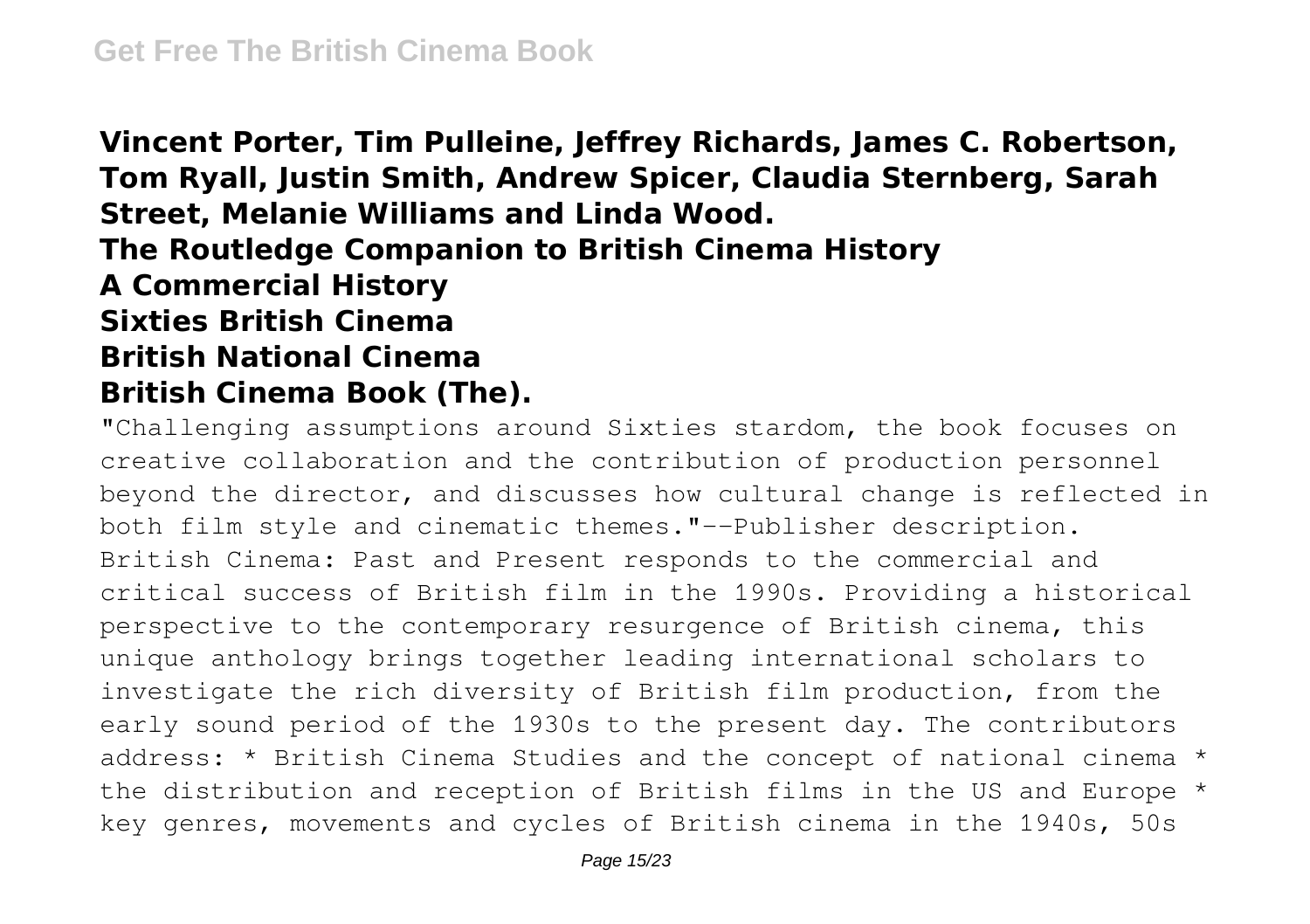and 60s \* questions of authorship and agency, with case studies of individual studios, stars, producers and directors \* trends in British cinema, from propaganda films of the Second World War to the New Wave and the 'Swinging London' films of the Sixties \* the representation of marginalised communities in films such as Trainspotting and The Full Monty \* the evolution of social realism from Saturday Night, Sunday Morning to Nil By Mouth \* changing approaches to Northern Ireland and the Troubles in films like The Long Good Friday and Alan Clarke's Elephant \* contemporary 'art' and 'quality' cinema, from heritage drama to the work of Peter Greenaway, Derek Jarman, Terence Davies and Patrick Keiller.

Over 39 chapters The Routledge Companion to British Cinema History offers a comprehensive and revisionist overview of British cinema as, on the one hand, a commercial entertainment industry and, on the other, a series of institutions centred on economics, funding and relations to government. Whereas most histories of British cinema focus on directors, stars, genres and themes, this Companion explores the forces enabling and constraining the films' production, distribution, exhibition, and reception contexts from the late nineteenth century to the present day. The contributors provide a wealth of empirical and archive-based scholarship that draws on insider perspectives of key film institutions and illuminates aspects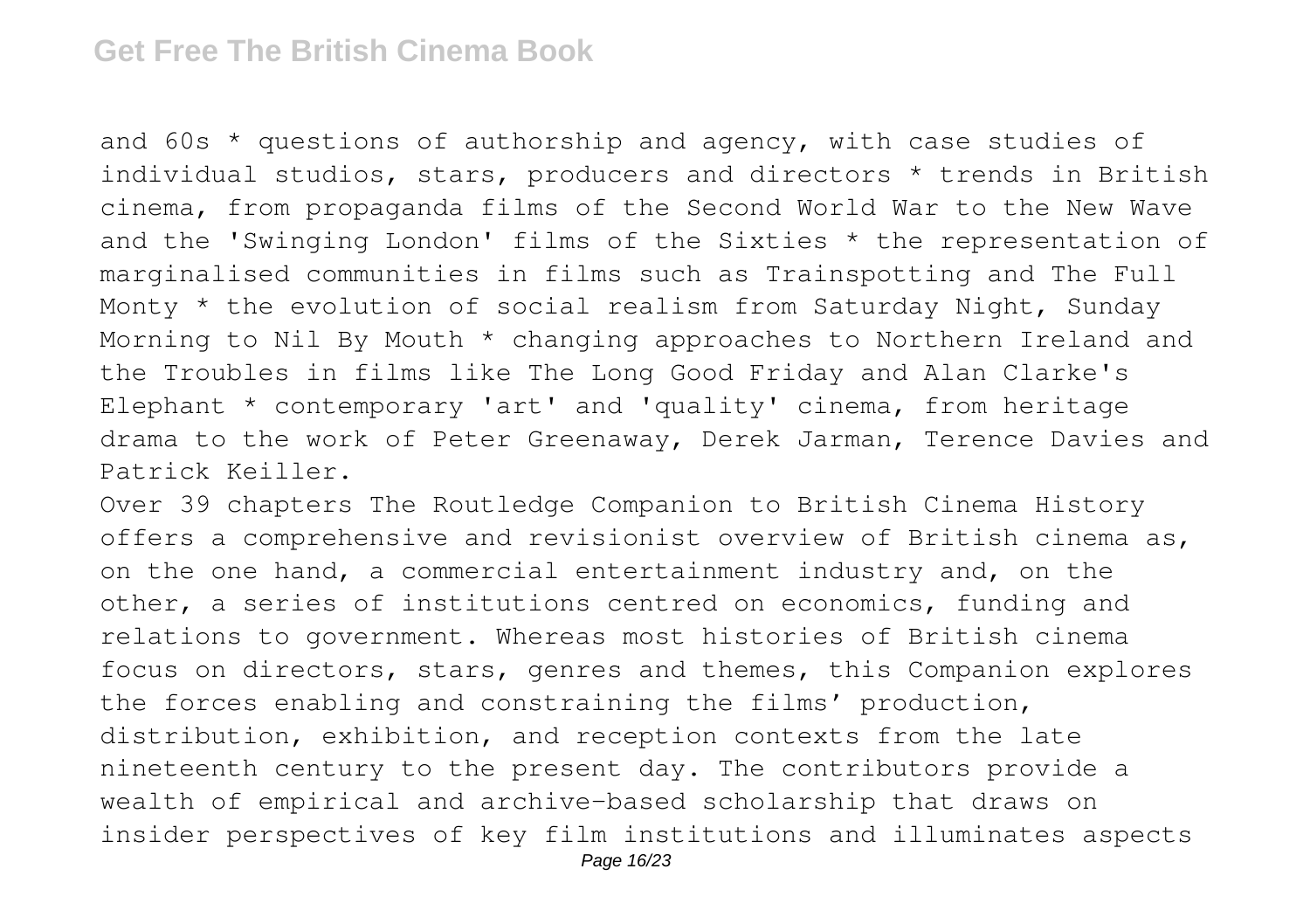of British film culture that have been neglected or marginalized, such as the watch committee system, the Eady Levy, the rise of the multiplex and film festivals. It also places emphasis on areas where scholarship has either been especially productive and influential, such as in early and silent cinema, or promoted new approaches, such as audience and memory studies.

First published in 1986, this standard account of Hitchcock's British films and film-making is now available again in a Second Edition with a new Introduction and Bibliography. It will be welcomed by all students of the film and admirers of Hitchcock.

British cinema of the 1950s

British Women's Cinema

The British Cinema Source Book

EMI Films and the Limits of British Cinema

British Crime Cinema

This electronic version has been made available under a Creative Commons (BY-NC-ND) open access license. Offers a startling re-evaluation of what has until now been seen as the most critically lacklustre period of the British film history. Covers a variety of genres, such as B-movies, war films, women's pictures and theatrical adaptations; as well as social issues which affect film-making, such as censorship. Includes fresh assessment of maverick directors; Pat Jackson, Robert Hamer and Joseph Losey, and even of a maverick critic Raymond Durgnat. Features personal insights from those inidividually implicated in 1950s Page 17/23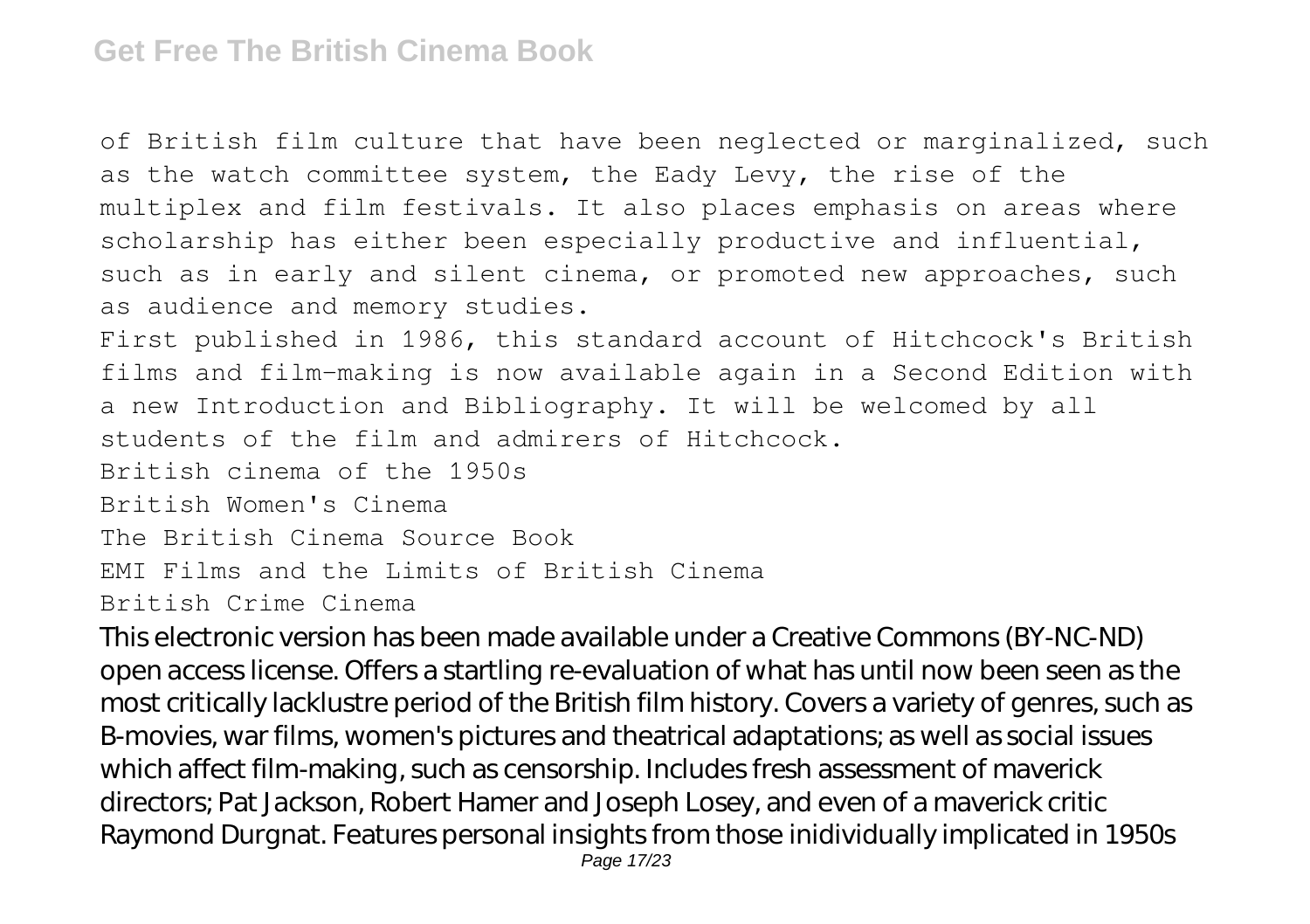cinema; Corin Redgrave on Michael Redgrave, Isabel Quigly on film reviewing, and Bryony Dixon of the BFI on archiving and preservation. Presents a provocative challenge to conventional wisdom about 1950s film and rediscovers the Festival of Britain decade. British Women's Cinema examines the place of female-centred films throughout British film history, from silent melodrama and 1940s costume dramas right up to the contemporary British 'chick flick'.

This new edition of 'The Cinema Book' looks at the recent developments in the field of cinema studies whilst retaining the historical coverage and depth of the original. Until 1970, Britain had the second biggest film industry in the world. Studios like the Rank Organisation, Associated British Picture Corporation, British Lion and Anglo-Amalgamated made and released more than fifty films per year. British Cinema was thriving and selling its unique product globally. There were countless opportunities for film makers. Tens of thousands worked in British Films. Today we have not one single British movie studio and 98% of the films in our cinemas are made by foreign entities. Every major European country has an indigenous movie culture. What happened to ours? Who killed it? And how can we get it back?

British Horror Cinema

As Told by the Filmmakers and Actors who Made it

The French Cinema Book

British Science Fiction Cinema

The Cinema Book

*"Time Traveler, tells the story of the white-hot years of filmmaking in the* Page 18/23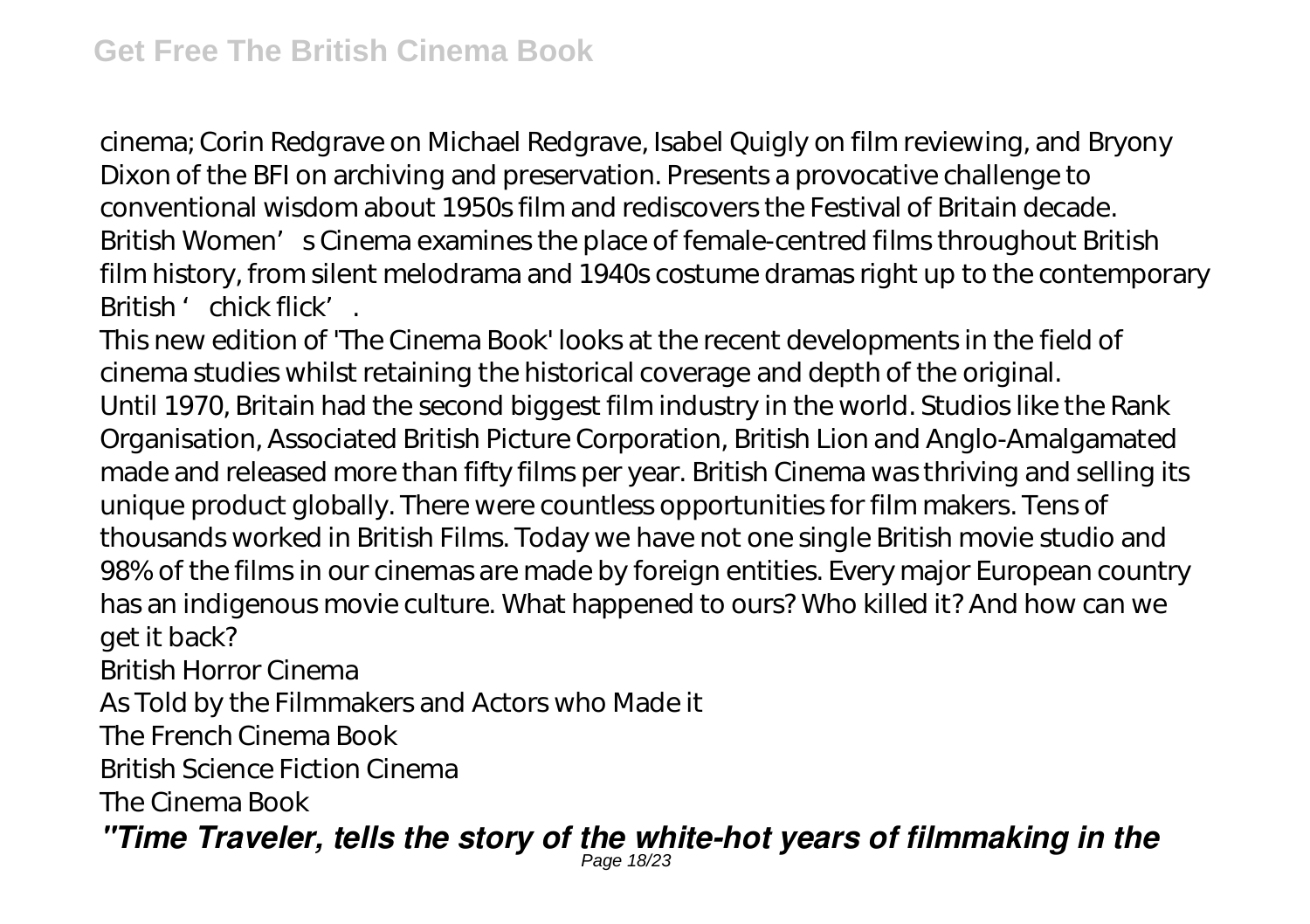*1890s and seeks nothing less than to restore Robert Paul to his rightful place in that scene. Paul improved upon the Kinetoscope (which Edison had neglected to patent in the UK). He also created the first movie camera in the UK and went on to unveil a highly effective projector called the Theatograph in 1896. Paul patented numerous devices, including a wireless telegraphy kit and submarine navigation devices that were instrumental in WWI. This book covers Paul's life, the race among inventors (including Edison, the Lumieres, and many more) to develop lucrative technologies, the jumbled culture of patent-snatching, tinkering, showmanship, music halls and movie palaces that then prevailed"--*

*The Historical Dictionary of British Cinema has a lot of ground to cover. This it does with over 300 dictionary entries informing us about significant actors, producers and directors, outstanding films and serials,*

*organizations and studios, different films genres from comedy to horror, and memorable films, among other things. Two appendixes provide lists of award-winners. Meanwhile, the chronology covers over a century of history. These parts provide the details, countless details, while the introduction offers the big story. And the extensive bibliography points toward other sources of information.*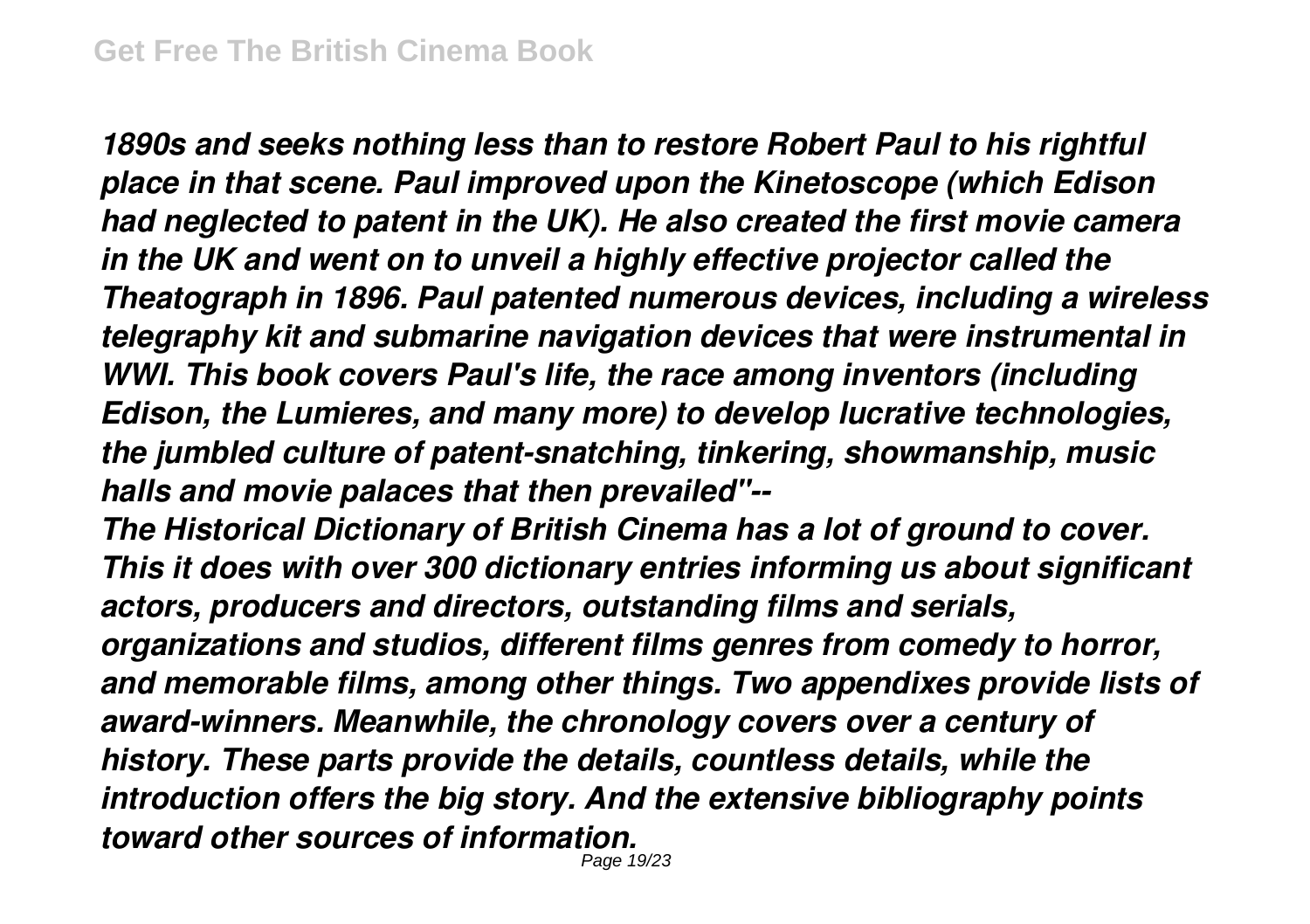*This is the first book to provide a direct and comprehensive account of British art cinema. Film history has tended to view British filmmakers as aesthetically conservative, but the truth is they have a long tradition of experiment and artistry, both within and beyond the mainstream. Beginning with the silent period and running up to the 2010s, the book draws attention to this tradition while acknowledging that art cinema in Britain is a complex and fluid concept that needs to be considered within broader concerns. It will be of particular interest to scholars and students of British cinema history, film genre, experimental filmmaking, and British cultural history. The first substantial overview of the British film industry with emphasis on its genres, stars, and socioeconomic context, British National Cinema by Sarah Street is an important title in Routledge's new National Cinemas series. British National Cinema synthesizes years of scholarship on British film while incorporating the author' fresh perspective and research. Street divides the study of British cinema into four sections: the relation between the film industry and government; specific film genres; movie stars; and experimental cinema. In addition, this beautifully illustrated volume includes over thirty stills from every sphere of British cinema. British National Cinema will be of great interest to film students and theorists as* Page 20/23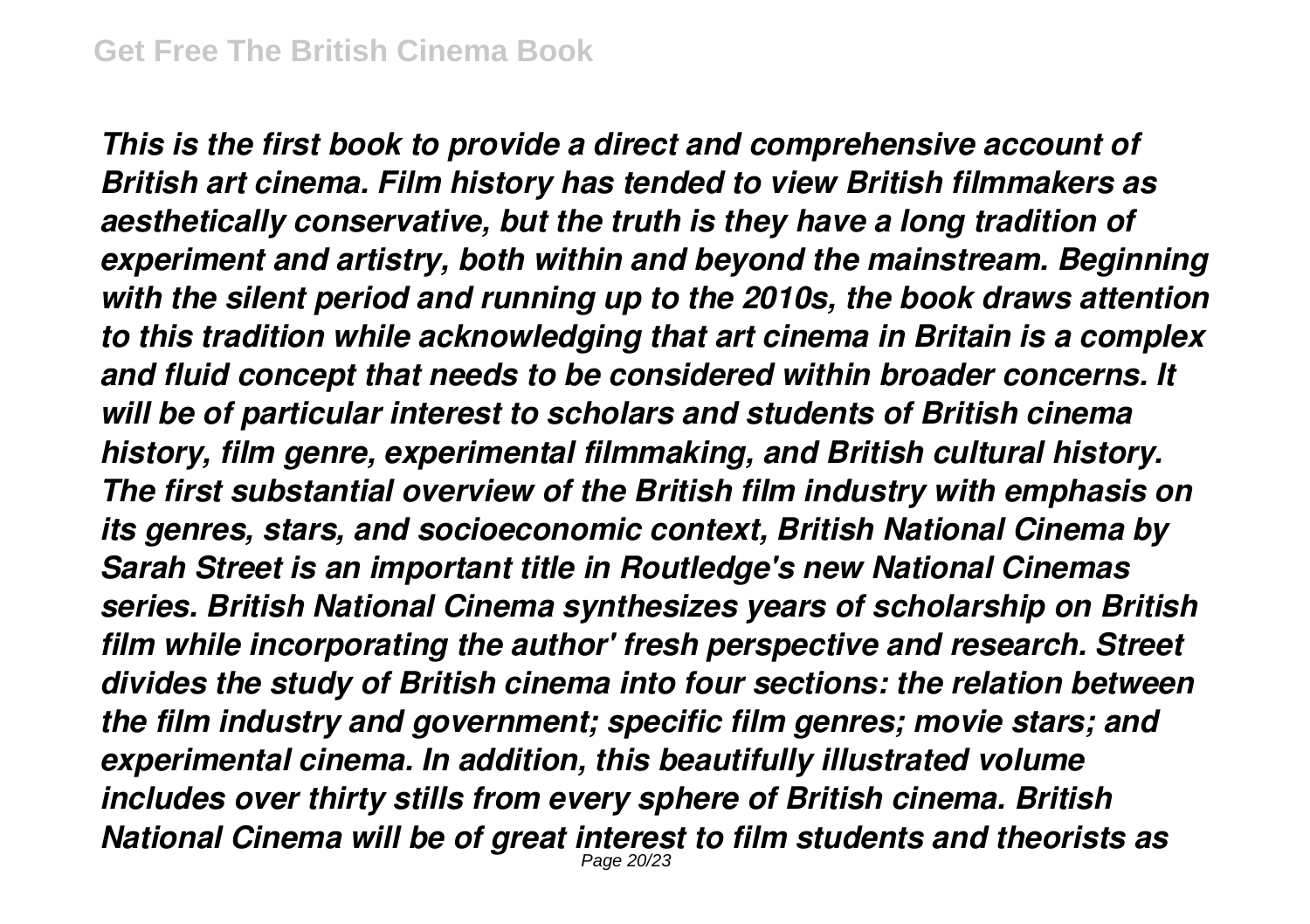*well as the general reader interested in the fascinating scope of British film. A celebration A Companion to British and Irish Cinema Second Edition The British Cinema Boom, 1909–1914*

*A stimulating overview of the intellectual arguments and critical debates involved in the study of British and Irish cinemas British and Irish film studies have expanded in scope and depth in recent years, prompting a growing number of critical debates on how these cinemas are analysed, contextualized, and understood. A Companion to British and Irish Cinema addresses arguments surrounding film historiography, methods of textual analysis, critical judgments, and the social and economic contexts that are central to the study of these cinemas. Twenty-nine essays from many of the most prominent writers in the field examine how British and Irish cinema have been discussed, the concepts and methods used to interpret and understand British and Irish films, and* Page 21/23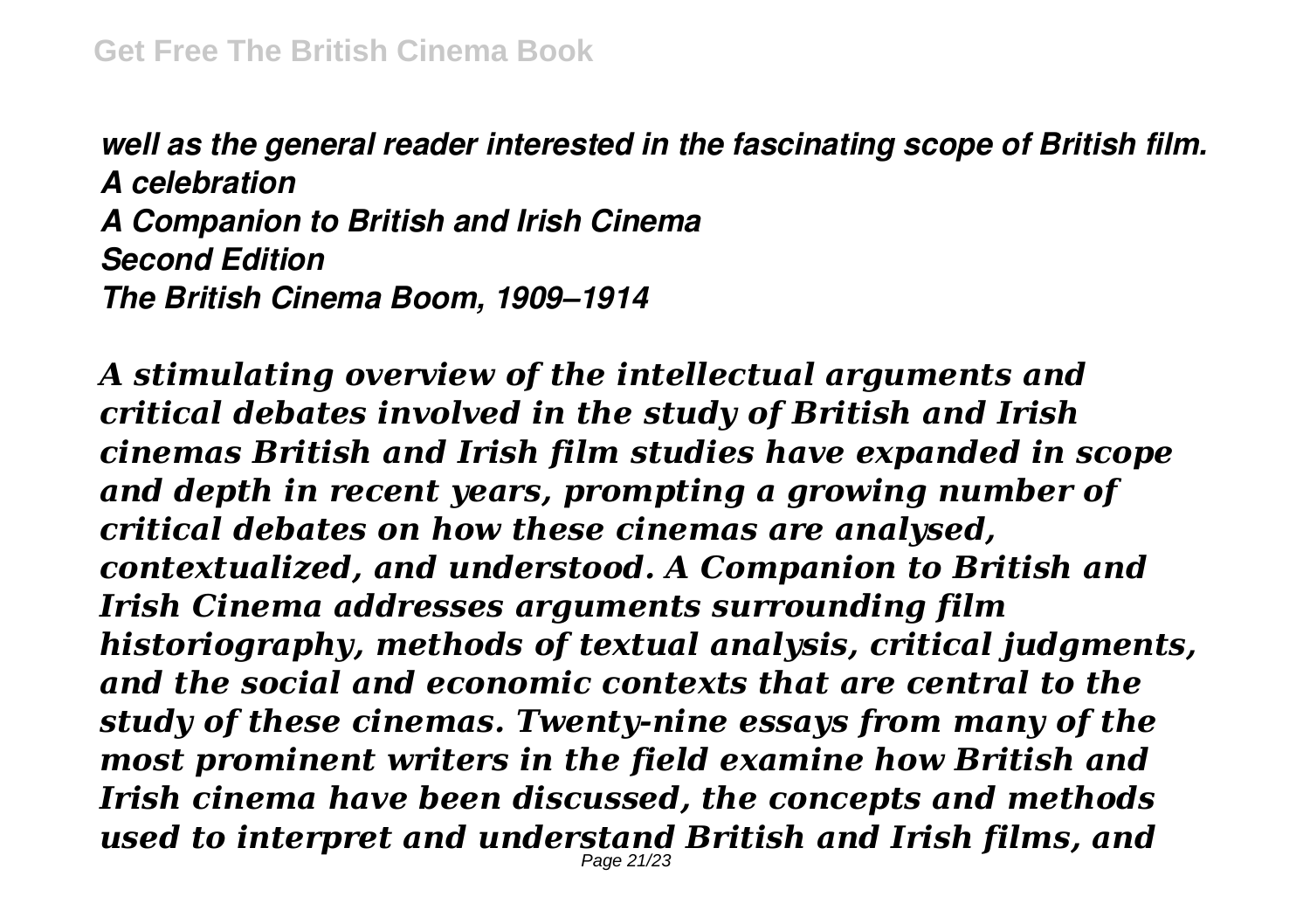*the defining issues and debates at the heart of British and Irish cinema studies. Offering a broad scope of commentary, the Companion explores historical, cultural and aesthetic questions that encompass over a century of British and Irish film studies—from the early years of the silent era to the presentday. Divided into five sections, the Companion discusses the social and cultural forces shaping British and Irish cinema during different periods, the contexts in which films are produced, distributed and exhibited, the genres and styles that have been adopted by British and Irish films, issues of representation and identity, and debates on concepts of national cinema at a time when ideas of what constitutes both 'British' and 'Irish' cinema are under question. A Companion to British and Irish Cinema is a valuable and timely resource for undergraduate and postgraduate students of film, media, and cultural studies, and for those seeking contemporary commentary on the cinemas of Britain and Ireland. This work covers a diverse range of films, from populist and mainstream cinema through to more esoteric arthouse fare. It* Page 22/23